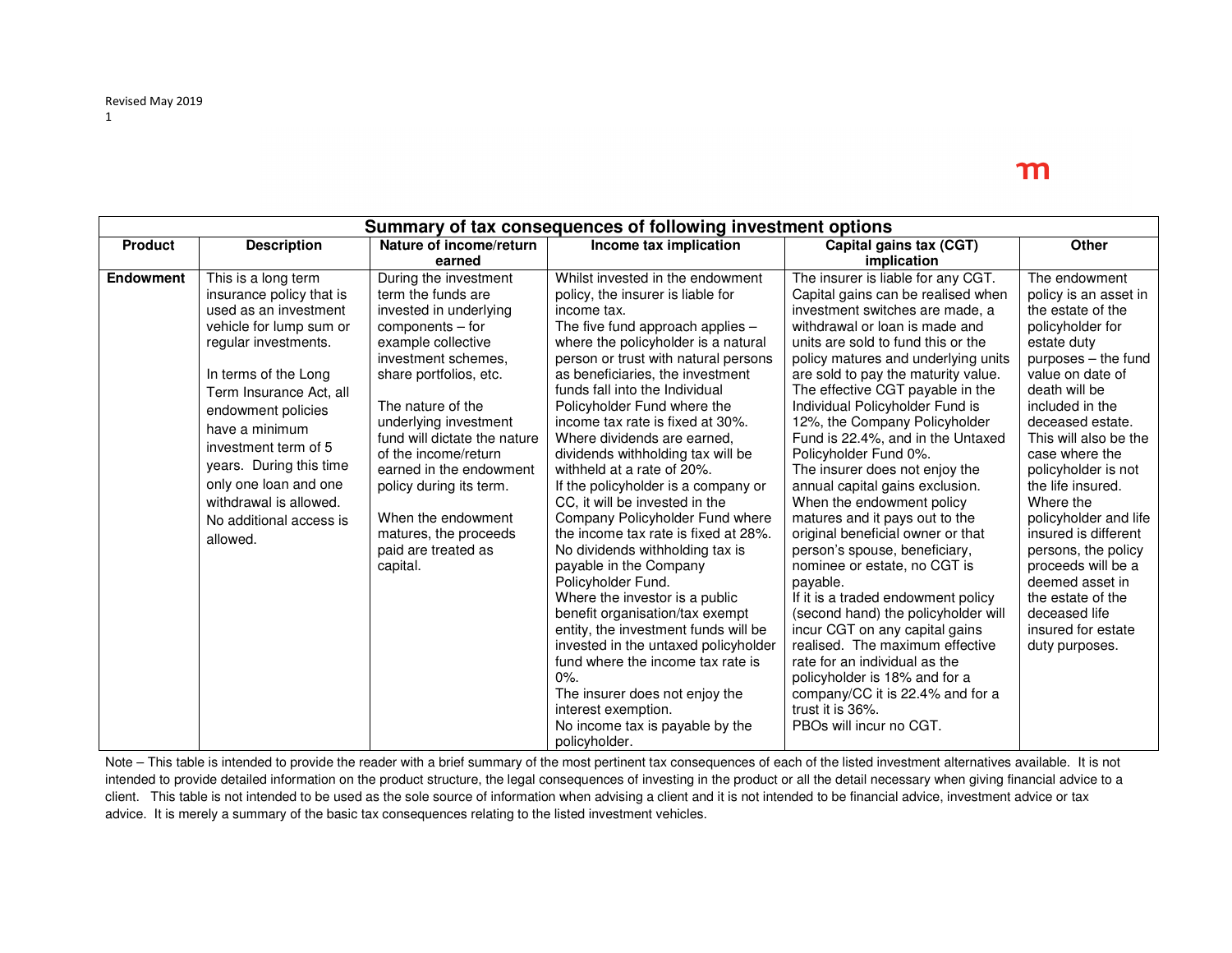| <b>Product</b>              | <b>Description</b>                                                                                                                                                                                                                                                                                                                     | Nature of income/return<br>earned                                                                                                                                                                                                                                          | Income tax implication                                                                                                                                                                                                                                                                                                                                                                                                                                   | Capital gains tax (CGT)<br>implication                                                                                              | Other                                                                                                                                 |
|-----------------------------|----------------------------------------------------------------------------------------------------------------------------------------------------------------------------------------------------------------------------------------------------------------------------------------------------------------------------------------|----------------------------------------------------------------------------------------------------------------------------------------------------------------------------------------------------------------------------------------------------------------------------|----------------------------------------------------------------------------------------------------------------------------------------------------------------------------------------------------------------------------------------------------------------------------------------------------------------------------------------------------------------------------------------------------------------------------------------------------------|-------------------------------------------------------------------------------------------------------------------------------------|---------------------------------------------------------------------------------------------------------------------------------------|
| <b>Voluntary</b><br>annuity | Also referred to as a<br>term certain annuity.<br>Clients invest voluntary<br>funds (not from a<br>retirement fund) for a<br>fixed term during which a<br>monthly income is paid.<br>The term is generally 5,<br>10 or 15 years.<br>No lump sum payment<br>occurs during the term.<br>Income is paid until all<br>capital is depleted. | The income/return<br>consists of a capital<br>element and an income<br>element.<br>A portion of the income<br>paid to the annuitant is in<br>fact a return of the capital<br>invested and the balance<br>is the income/return<br>earned on the capital<br>amount invested. | A tax certificate is issued to show<br>the capital and income portion.<br>The full income amount is included<br>in gross income, however, section<br>10A of the Income Tax Act provides<br>for an exemption in respect of the<br>capital portion of the income if all<br>the requirements of that section is<br>met<br>The exemption generally applies to<br>natural persons, their spouse and<br>trusts created by court order for<br>disabled persons. | No capital gains tax is payable as<br>the capital portion is a return of the<br>capital invested and not a capital<br>gain.         | When the annuitant<br>dies, the market<br>value will be an<br>asset in the estate<br>of the annuitant for<br>estate duty<br>purposes. |
| <b>Income Plan</b>          | This product consists of<br>a voluntary annuity that<br>provides a monthly<br>income and an<br>endowment policy that<br>provides a guaranteed<br>maturity value at the end<br>of the term.<br>The term is generally<br>fixed for 5 years due to<br>the Long-term Insurance<br>Act's restriction period.                                | The income payable<br>consists of a capital and<br>income element as<br>above.<br>The endowment policy<br>will pay out a guaranteed<br>maturity value that is<br>treated as capital (as<br>discussed under the<br>Endowment section)                                       | The income tax implications<br>discussed under Voluntary Annuity<br>and the Endowment is also relevant<br>to this product.                                                                                                                                                                                                                                                                                                                               | See the capital gains tax discussed<br>under the Endowment section as it<br>applies to the endowment portion of<br>the Income Plan. | Upon death, the<br>market value in the<br>investment will be<br>an asset in the<br>estate of the<br>deceased investor.                |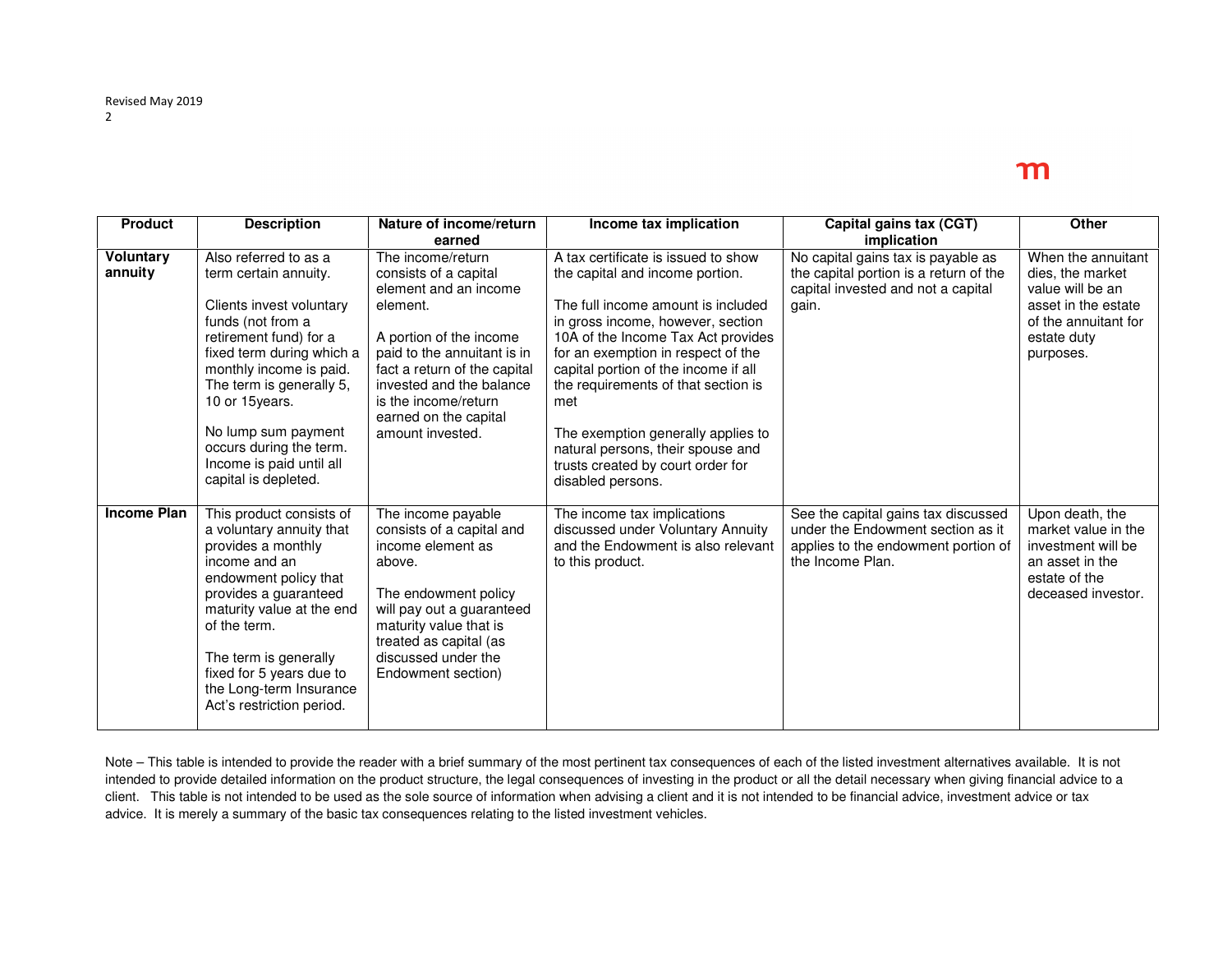| <b>Product</b>                                                           | <b>Description</b>                                                                                                                         | Nature of income/return<br>earned                                                                                                                                                              | Income tax implication                                                                                                                                                                                                                                                                                                                                                                                                              | Capital gains tax (CGT) implication                                                                                                                                                                                                                                                                                                        | Other taxes                                                                                                                                                                                                                                                                                   |
|--------------------------------------------------------------------------|--------------------------------------------------------------------------------------------------------------------------------------------|------------------------------------------------------------------------------------------------------------------------------------------------------------------------------------------------|-------------------------------------------------------------------------------------------------------------------------------------------------------------------------------------------------------------------------------------------------------------------------------------------------------------------------------------------------------------------------------------------------------------------------------------|--------------------------------------------------------------------------------------------------------------------------------------------------------------------------------------------------------------------------------------------------------------------------------------------------------------------------------------------|-----------------------------------------------------------------------------------------------------------------------------------------------------------------------------------------------------------------------------------------------------------------------------------------------|
| Unit trust /<br><b>Collective</b><br><b>Investment</b><br><b>Schemes</b> | This is a direct<br>investment into collective<br>investment schemes<br>either via a LISP<br>platform or directly via<br>the fund manager. | The nature of the<br>income/return earned will<br>depend on the fund<br>category.<br>Earnings are either<br>interest or dividends.<br>When units are sold<br>capital gains can be<br>realised. | Interest is fully taxable as part of<br>gross income. If the investor is a<br>natural person the interest<br>exemption will apply - R23 800 for<br>persons under 65 and R34 500 for<br>those older than 65.<br>Local dividends form part of gross<br>income - however all local<br>dividends qualify for an exemption.<br>Foreign dividends are included in<br>gross income and will be taxed at<br>an effective rate equal to 20%. | Where units are sold a capital gain<br>may arise.<br>Where the investor is a natural<br>person the effective CGT rate is a<br>maximum of 18%, for a company or<br>CC it is 22.4% and for a trust it is<br>36%.<br>A natural person also enjoys an<br>annual exclusion of R40 000 and<br>R300 000 upon death.                               | Local dividends are<br>subject to dividend<br>withholding tax at<br>$20%$ .<br>No dividend<br>withholding tax is<br>levied on foreign<br>dividends.<br>On date of death of<br>the investor, the<br>market value will be<br>an asset in the<br>deceased estate for<br>estate duty<br>purposes. |
| <b>Listed share</b><br>portfolio                                         | This is a direct<br>investment into a<br>portfolio of shares listed<br>on the JSE.                                                         | Dividends are earned and<br>capital gains can be<br>realised when shares are<br>sold.<br>Where active trading<br>takes place, the gains can<br>be seen as gross income.                        | Will only be applicable if the<br>taxpayer is a share trader and<br>where the proceeds from the sale<br>of shares are treated as income<br>and not capital.<br>Most individual investors will not be<br>viewed as share traders and<br>therefore the gains realised upon<br>the sale of shares will not be<br>subject to income tax.<br>Local dividends earned will be<br>exempt from income tax.                                   | When shares are sold and a capital<br>gain is realised, CGT will be payable.<br>Where the investor is a natural<br>person the effective CGT rate is a<br>maximum of 18%, for a company or<br>CC it is 22.4% and for a trust it is<br>$36%$ .<br>A natural person also enjoys an<br>annual exclusion of R40 000 and<br>R300 000 upon death. | Local dividends are<br>subject to dividend<br>withholding tax at<br>20%.<br>Upon death, the<br>market value of the<br>shares will be<br>included as an<br>asset in the<br>dutiable estate.                                                                                                    |